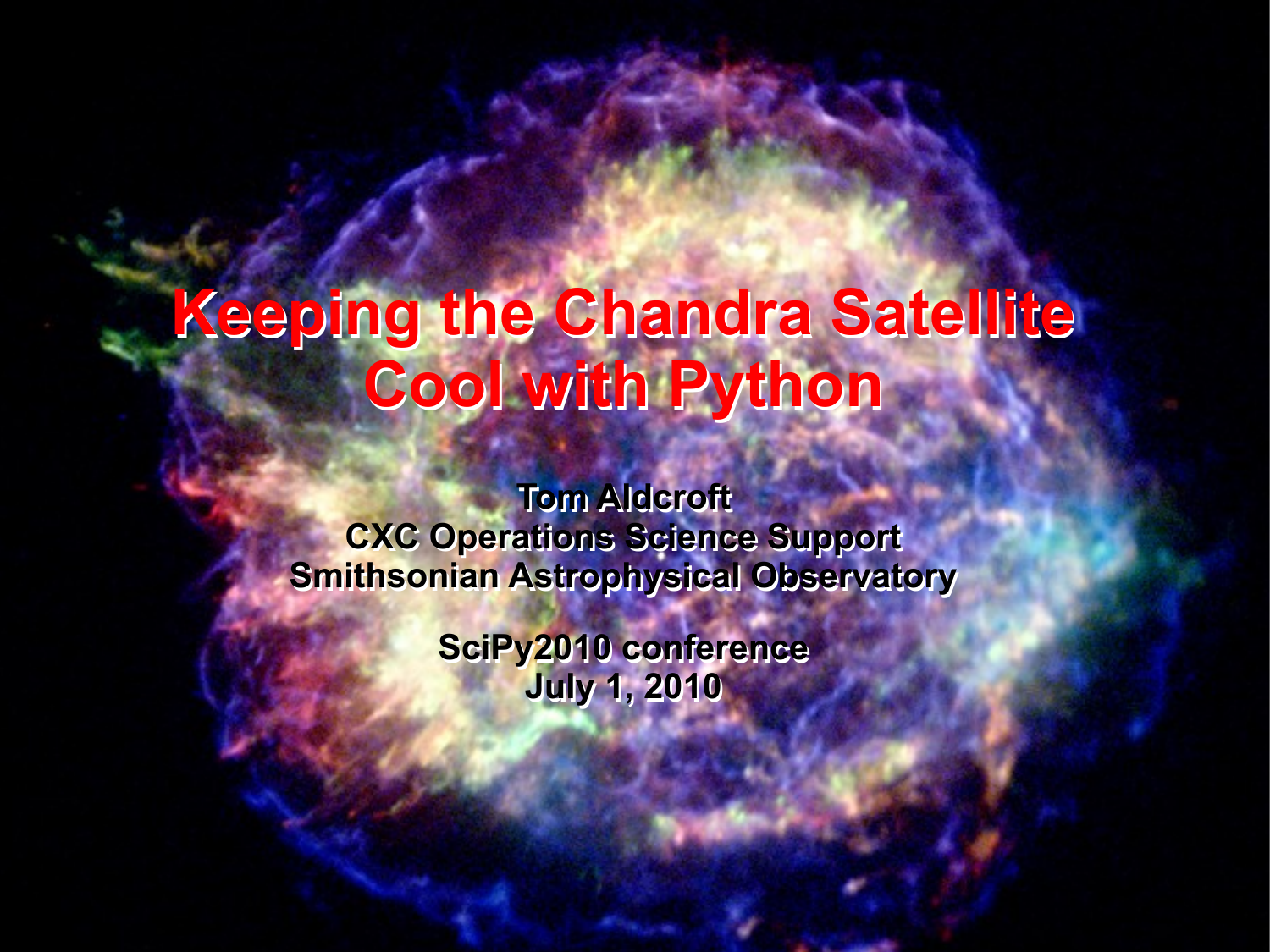# Chandra satellite (at launch)

- Chandra X-ray Observatory launched by NASA in July 1999
- X-rays reveal energetic processes from black holes, supernova explosions, massive galaxy clusters, pulsars, and more
- Factor of 8 better angular resolution than any other X-ray observatory
- Operating superbly since launch with many ground-breaking discoveries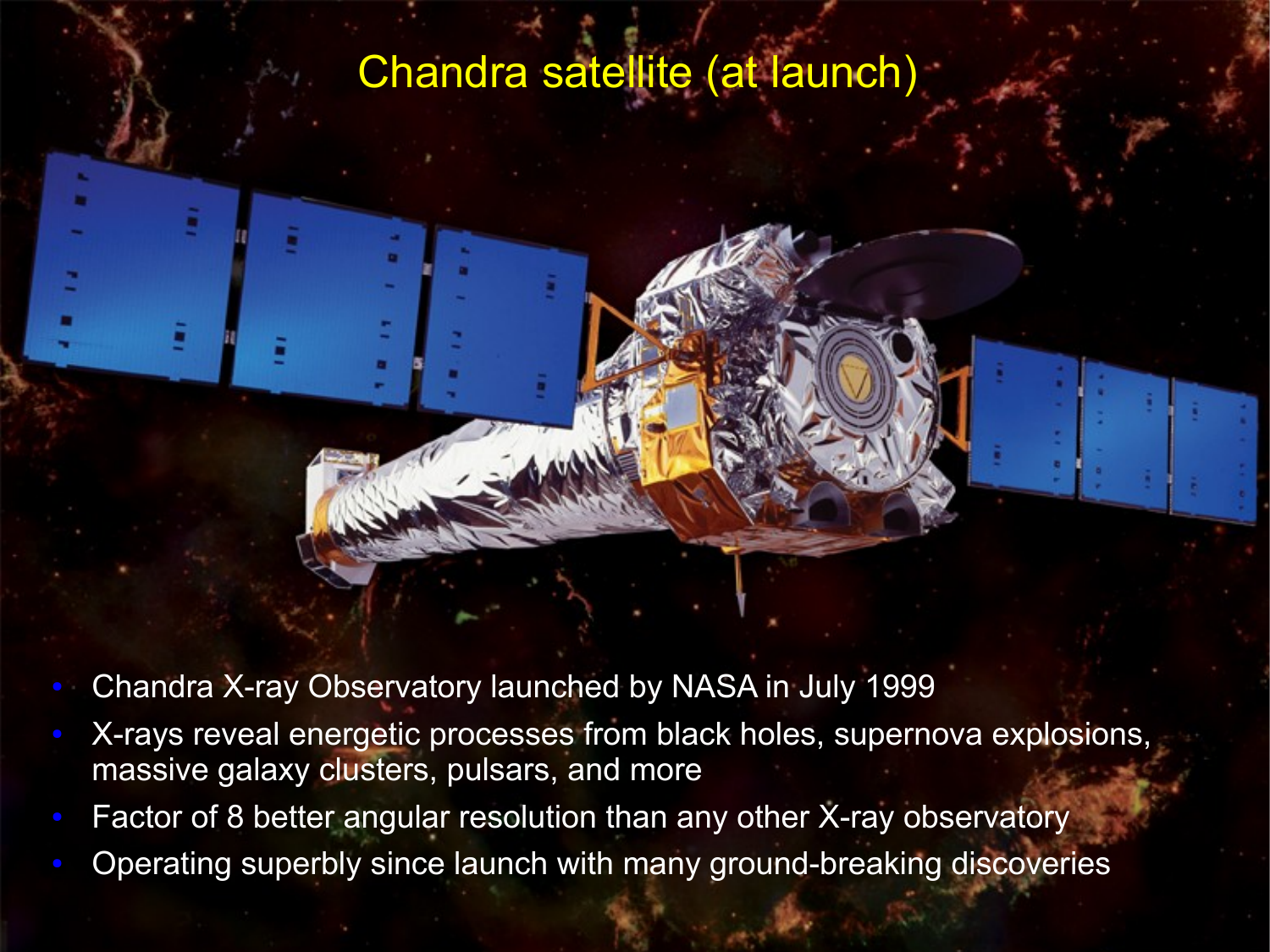# Chandra satellite (now)

- Ionizing particle radiation environment was worse than expected and was degrading the silverized teflon insulation
- Early in the mission spacecraft temperatures began rising faster than expected
- No repair possible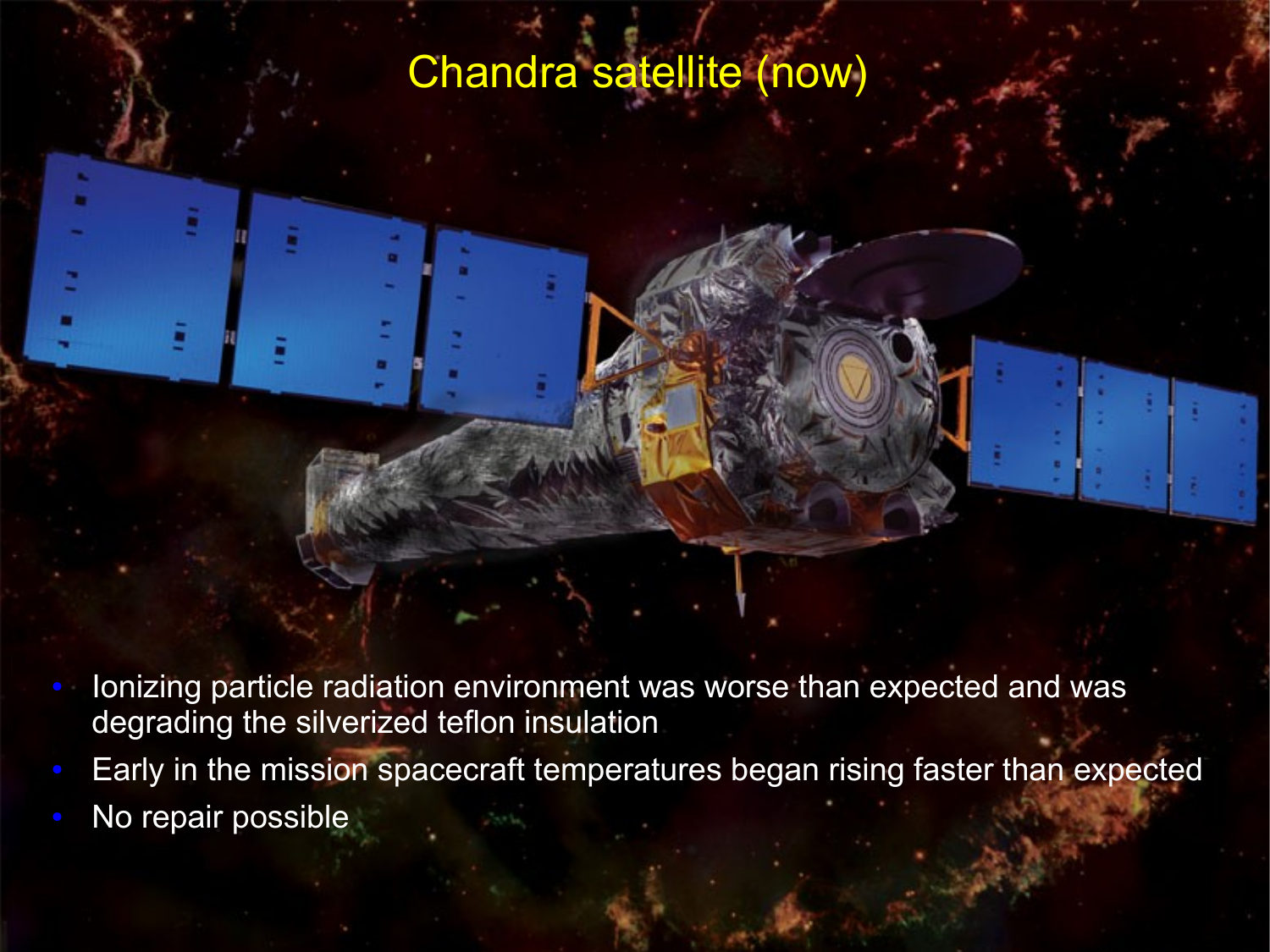

- Each year observers submit proposals, selected on scientific merit
- Need to get to each target (nightmare traveling salesman problem)
- Until recently used very simple thermal models and constraints to maintain spacecraft components within thermal limits
- *Major driver in operations and mission scheduling*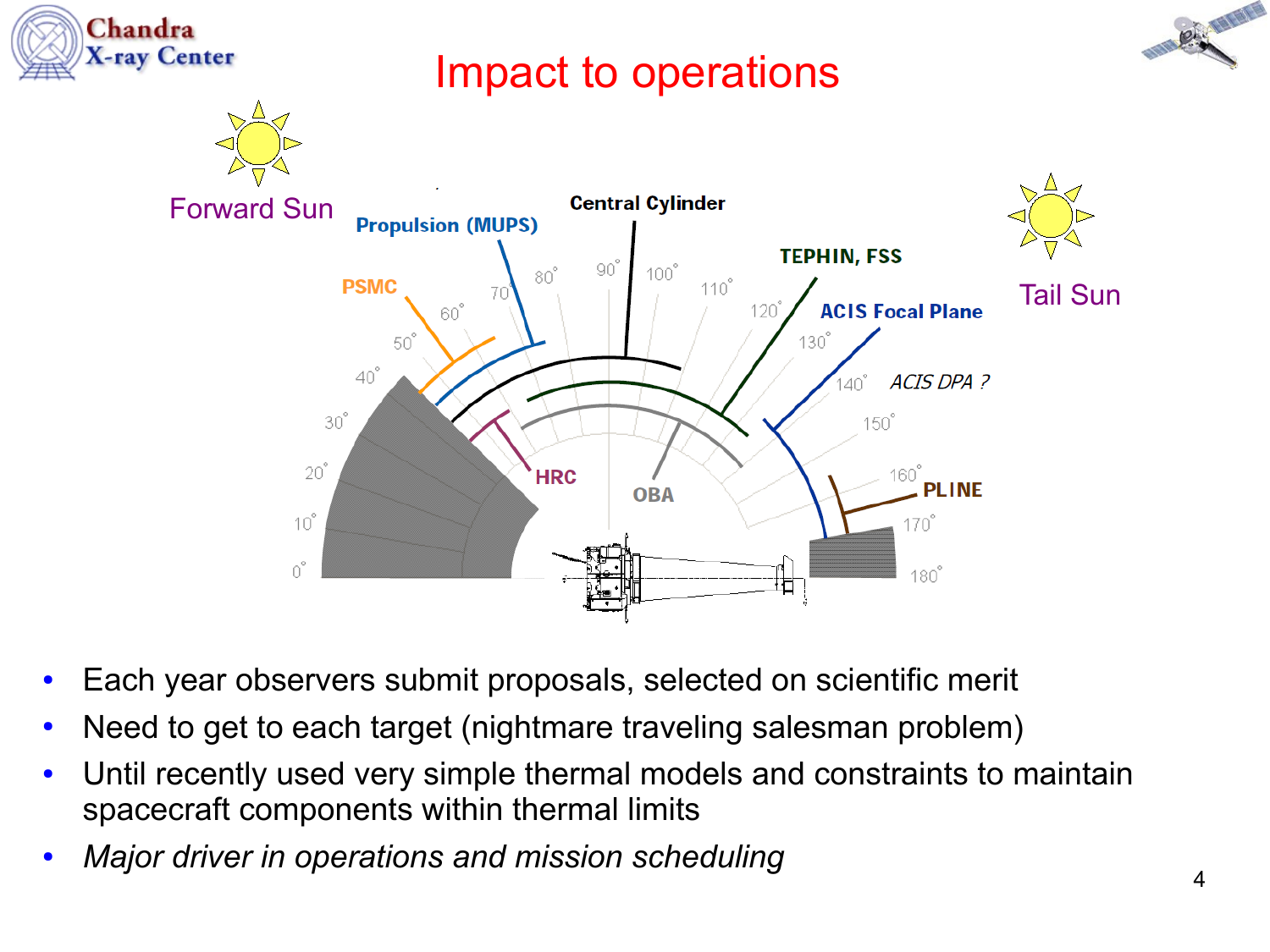

# Thermal modeling

- Eventually the simple models became inadequate
- In 2007 a joint working group including scientists and engineers was formed to address thermal issues and develop higher fidelity thermal models.

Python was chosen to support this effort:

- Ease of development and strong interactive analysis environment
- NumPy (consolidated numerical support)
- IPython
- Matplotlib
- SciPy
- Other  $3^{rd}$  party packages (PyTables, Sherpa, etc)

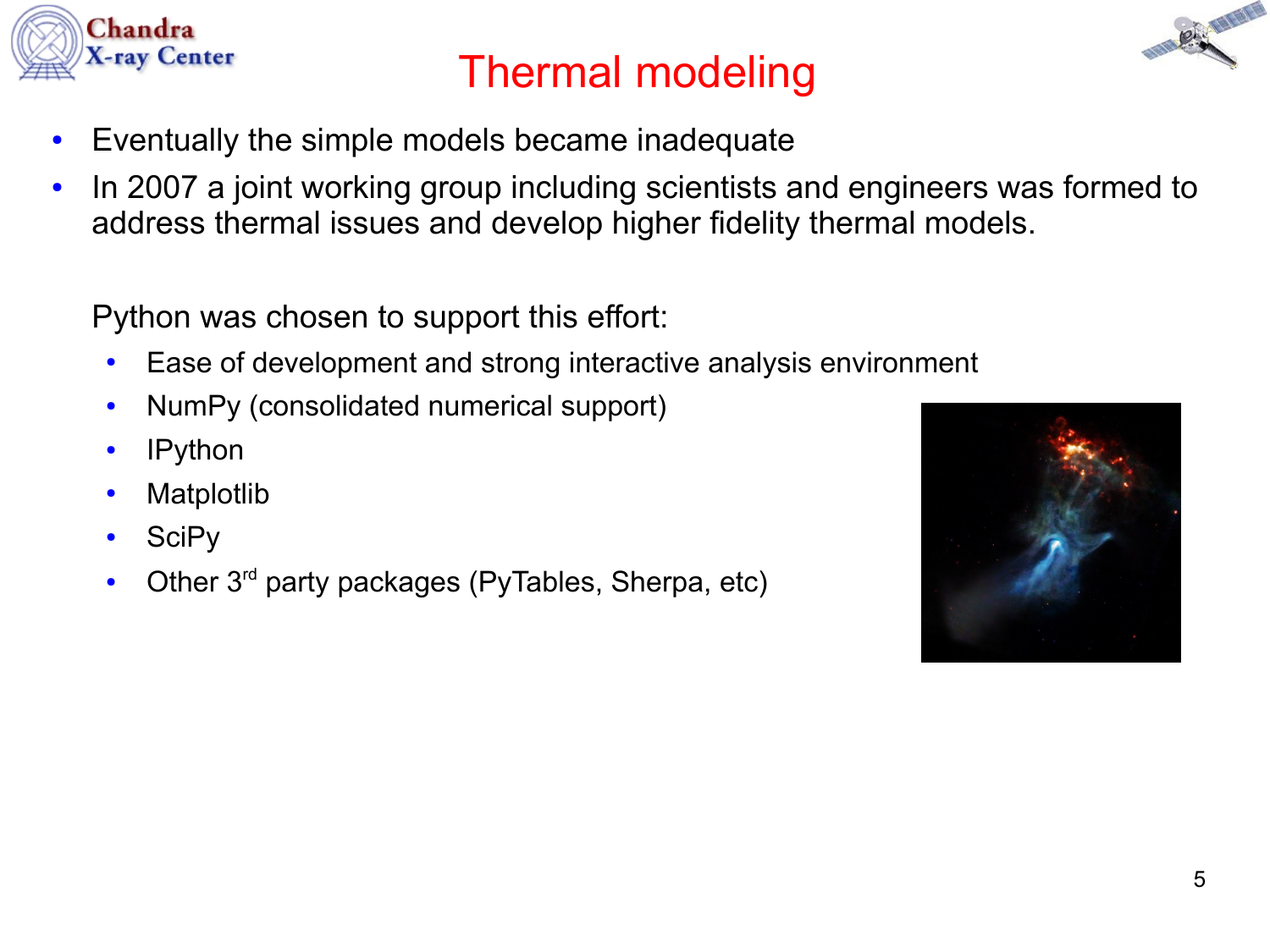

# Telemetry access



#### Problem: Developing models requires fast access to years of thermal data

- Chandra records science and engineering data onboard at 32 kbit/s
- Engineering data consists of over 6000 distinct data items ("MSIDs")
- Data volume meager but telemetry access tools spec'd to 1990's hardware
	- These tools can take hours to retrieve a year of data  $(10<sup>7</sup>$  elements/hour...)
	- One tool always decommutates from raw telemetry
	- Other method puts hundreds of related MSIDs in a file spanning just a few hours => getting one MSID is very inefficient
- PyTables and HDF5 to the rescue:
	- Tables with  $10^{10}$  elements are no problem, fast random access and easy appends
	- Solution: *use one huge table per MSID covering the entire duration of the mission*
	- Compression especially efficient since many MSIDs change slowly
	- Entire telemetry archive is less than 300 Gb
	- PyTables is simple to use with good documentation and examples
	- Data retrieval speed  $\sim 10^7$  elements/sec from NetApp disk (fast enough)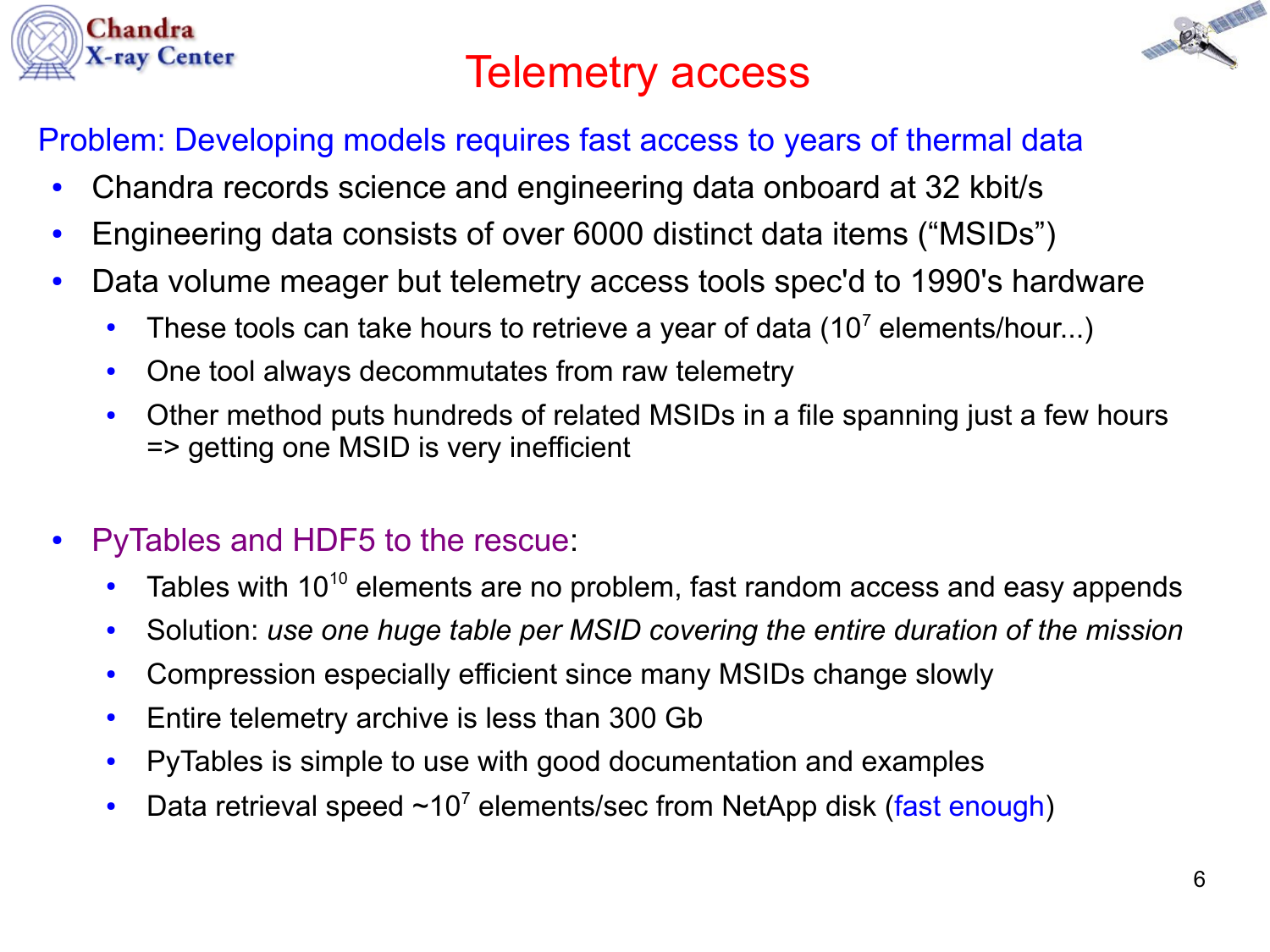

- Each box  $(\mathsf{T}_{0},\mathsf{T}_{1},\mathsf{T}_{2})$  represents a spacecraft node with a thermistor
- Node *i* has an external heat input  $P_i(p)$  and conductances  $U_{i,j}$  to other nodes
- Throw in an ad-hoc external heat bath with temperature  $T_{\text{eff}}$
- $\bullet$   $P_i(p)$ : spacecraft pitch angle to Sun and possibly internal electronics heat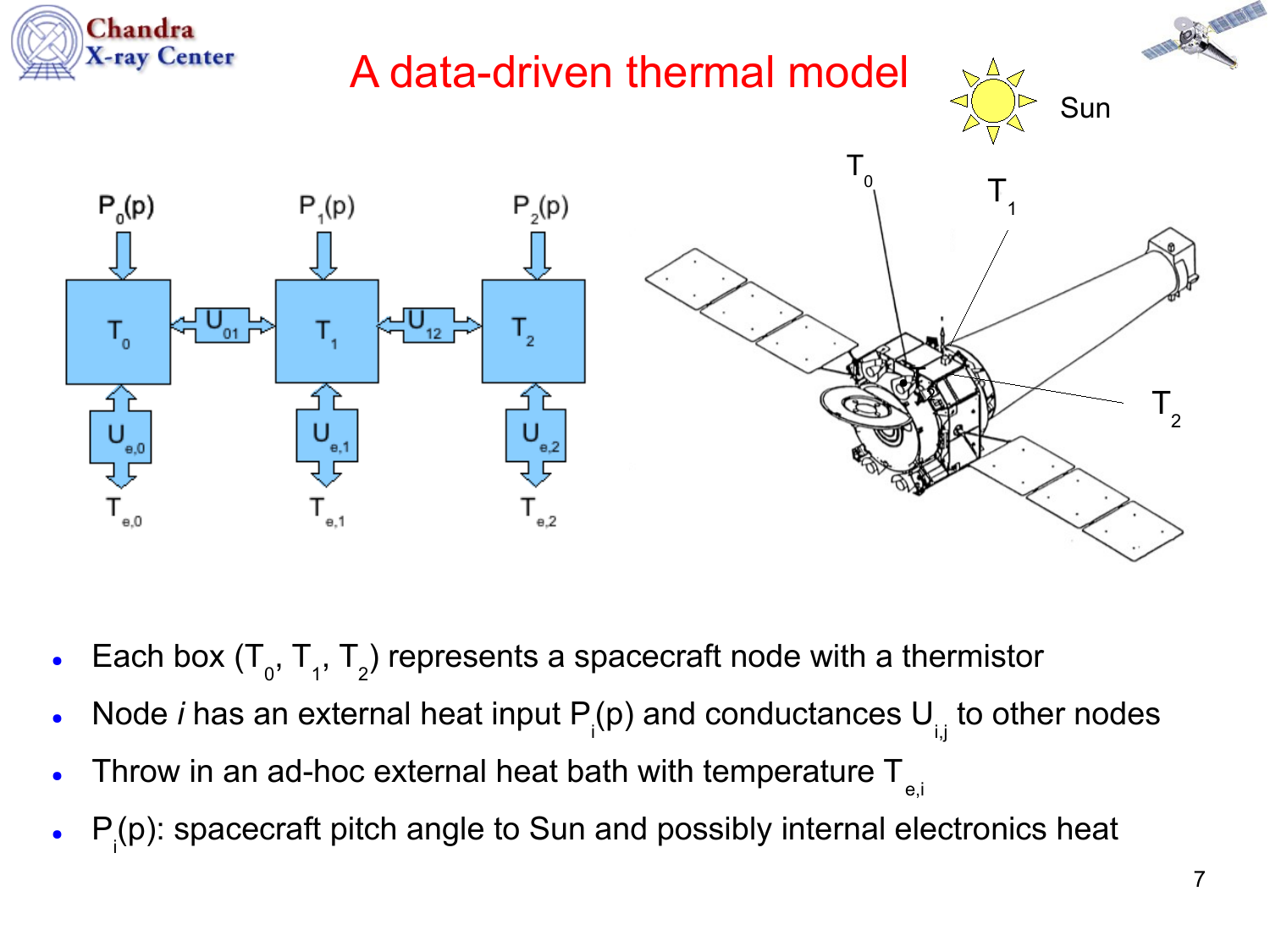



#### A data-driven thermal model

• This model has an exact analytic solution with a nice matrix formulation:

$$
\dot{\mathbf{T}} = \dot{\mathbf{A}} \mathbf{T} + \mathbf{b}
$$
\n
$$
\mathbf{T}(t) = \int_0^t e^{\tilde{\mathbf{A}}(t-u)} \mathbf{b} du + e^{\tilde{\mathbf{A}}t} \mathbf{T}(0)
$$
\n
$$
= [\mathbf{v}_1 \mathbf{v}_2] \begin{bmatrix} \frac{e^{\lambda_1 t} - 1}{\lambda_1} & 0 \\ 0 & \frac{e^{\lambda_2 t} - 1}{\lambda_2} \end{bmatrix} [\mathbf{v}_1 \mathbf{v}_2]^{-1} \mathbf{b}
$$
\n
$$
+ [\mathbf{v}_1 \mathbf{v}_2] \begin{bmatrix} e^{\lambda_1 t} & 0 \\ 0 & e^{\lambda_2 t} \end{bmatrix} [\mathbf{v}_1 \mathbf{v}_2]^{-1} \mathbf{T}(0)
$$
\nFor a 2-node model

- The **A** matrix depends on the conductances and **b** vector on external power
- Accuracy is independent of step size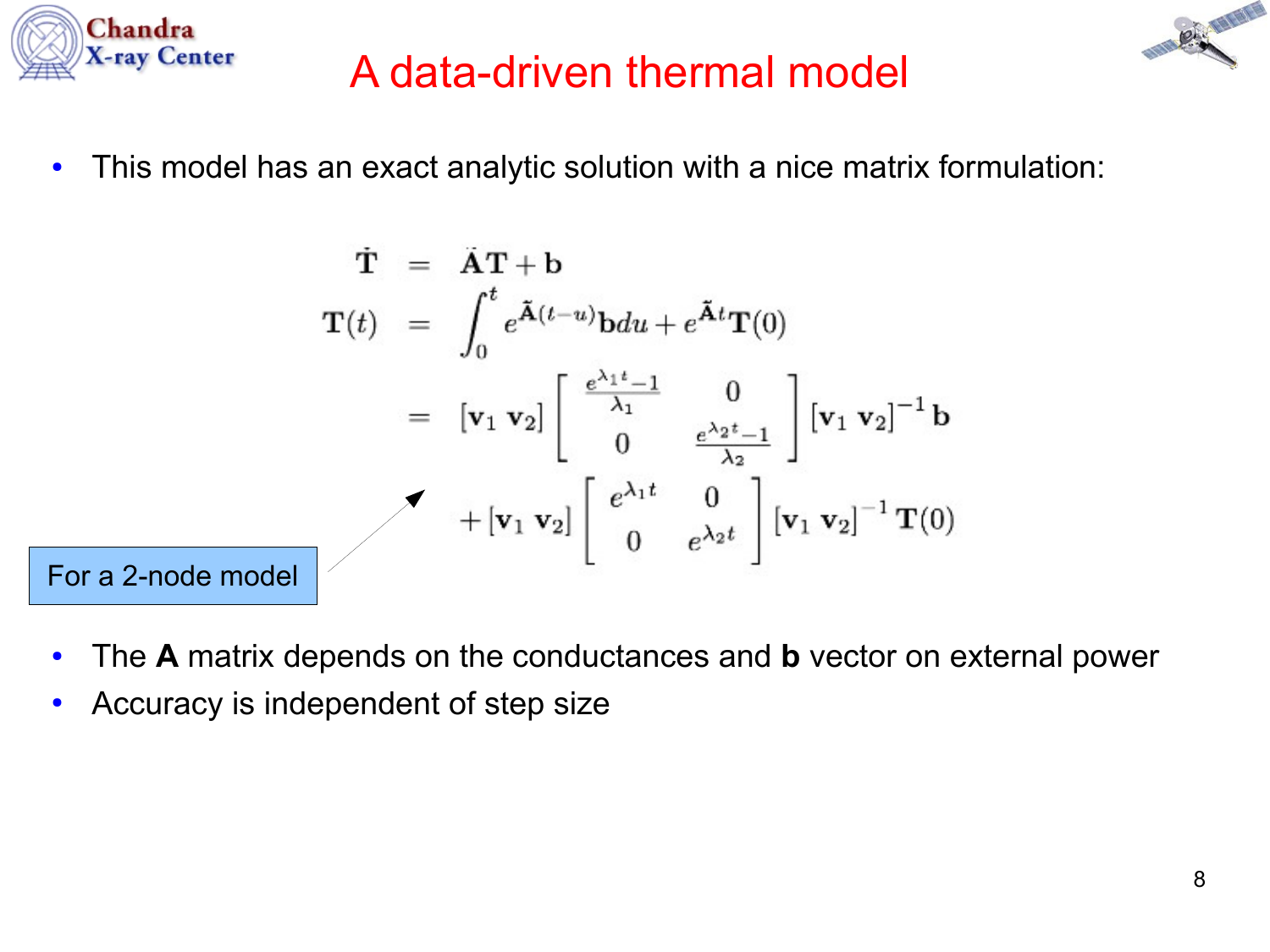

### A fast thermal model

First implementation was a literal transcription for each time step – SLOW

Optimization steps:

- Include time dimension in arrays to compute with a single NumPy expression (factor of 10-20 improvement)
- Refactor equations to avoid any repetitions within loops
- Cache various intermediate results
- Overall factor  $~10$  improvement over initial literal implementation

These straightforward steps made "plain Python" code pretty fast:

Can compute a year of temperatures in ~1 sec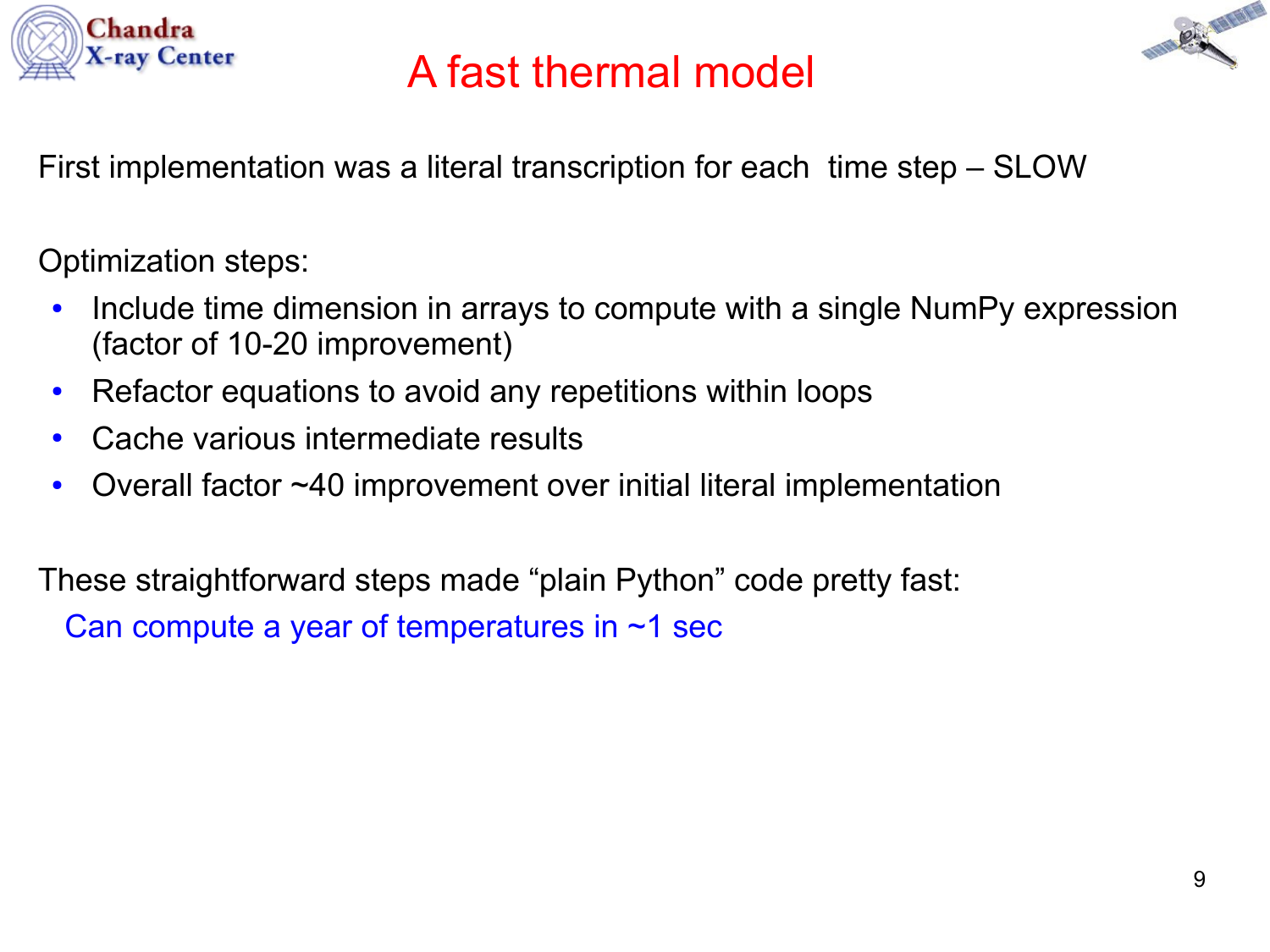



# Fitting model parameters

*These thermal models contain 15 to 80 free parameters (conductances, solar heating vs. pitch, long-term and annual variations)*

CIAO Sherpa modeling and fitting package to the rescue:

- Powerful model language
	- Complex models as a Python expression
	- Parameter linking, freezing
- Good optimization methods for many-parameter fits
- Good documentation and support
- Well-suited to interactive analysis

Good reasons to worry about fitting 80 parameter models, but IT WORKS.

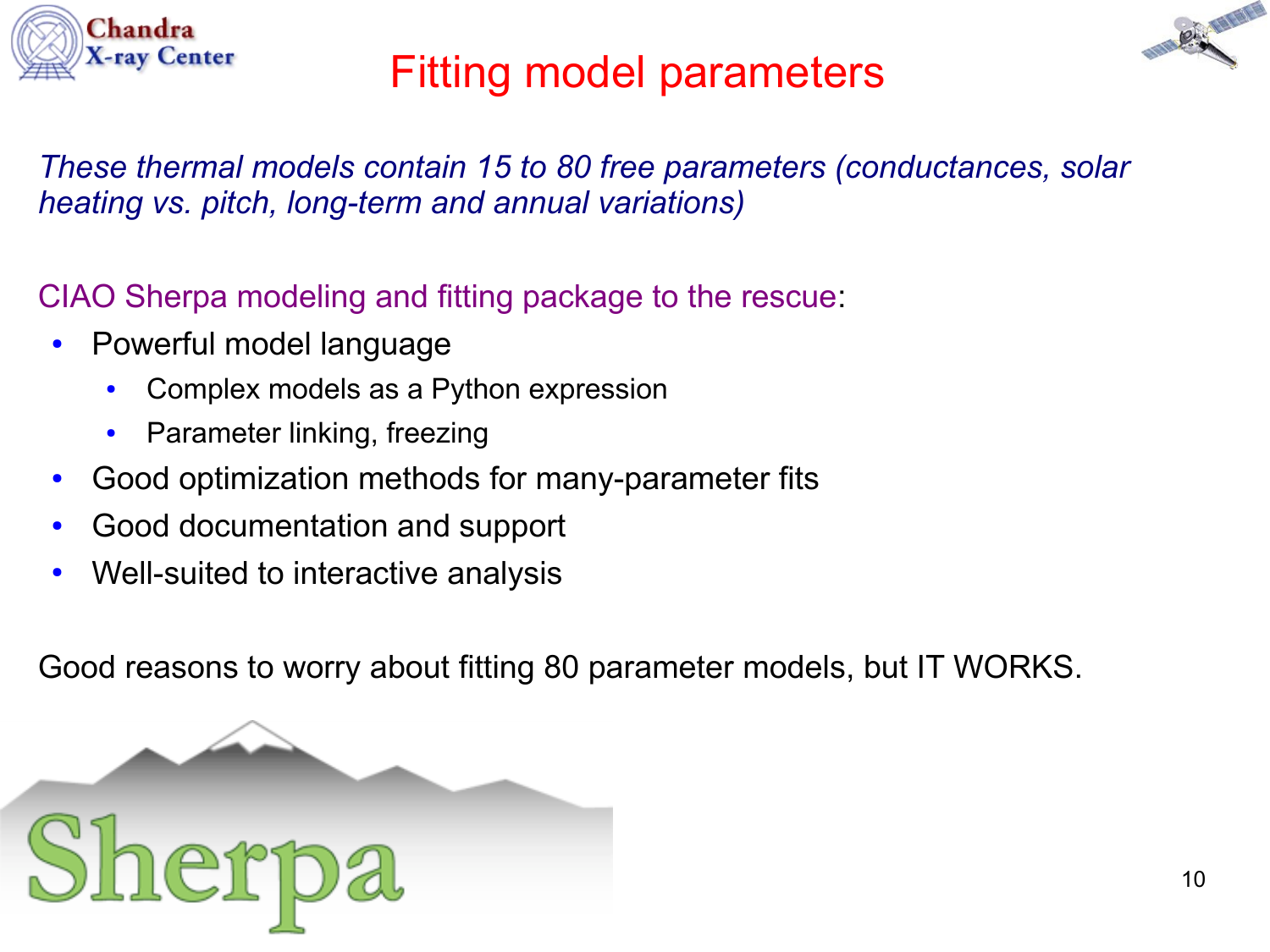

### Calibrated model

Fitting process finds parameters so the model calculation matches thermal data over the previous ~5 years (red is data, blue is model):

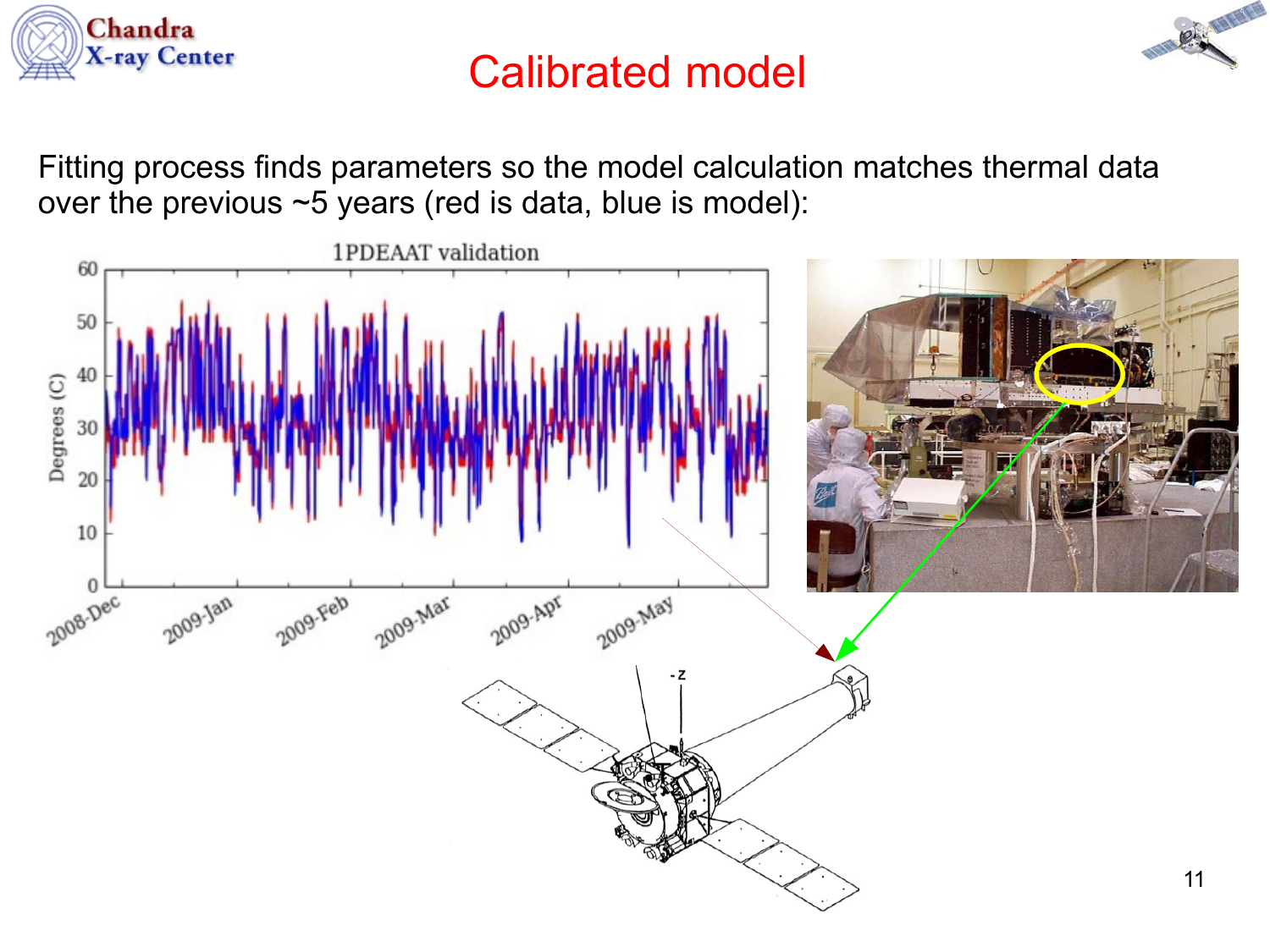



#### Calibrated model prediction

Calibrated model is then used to predict temperatures for *planned* observations

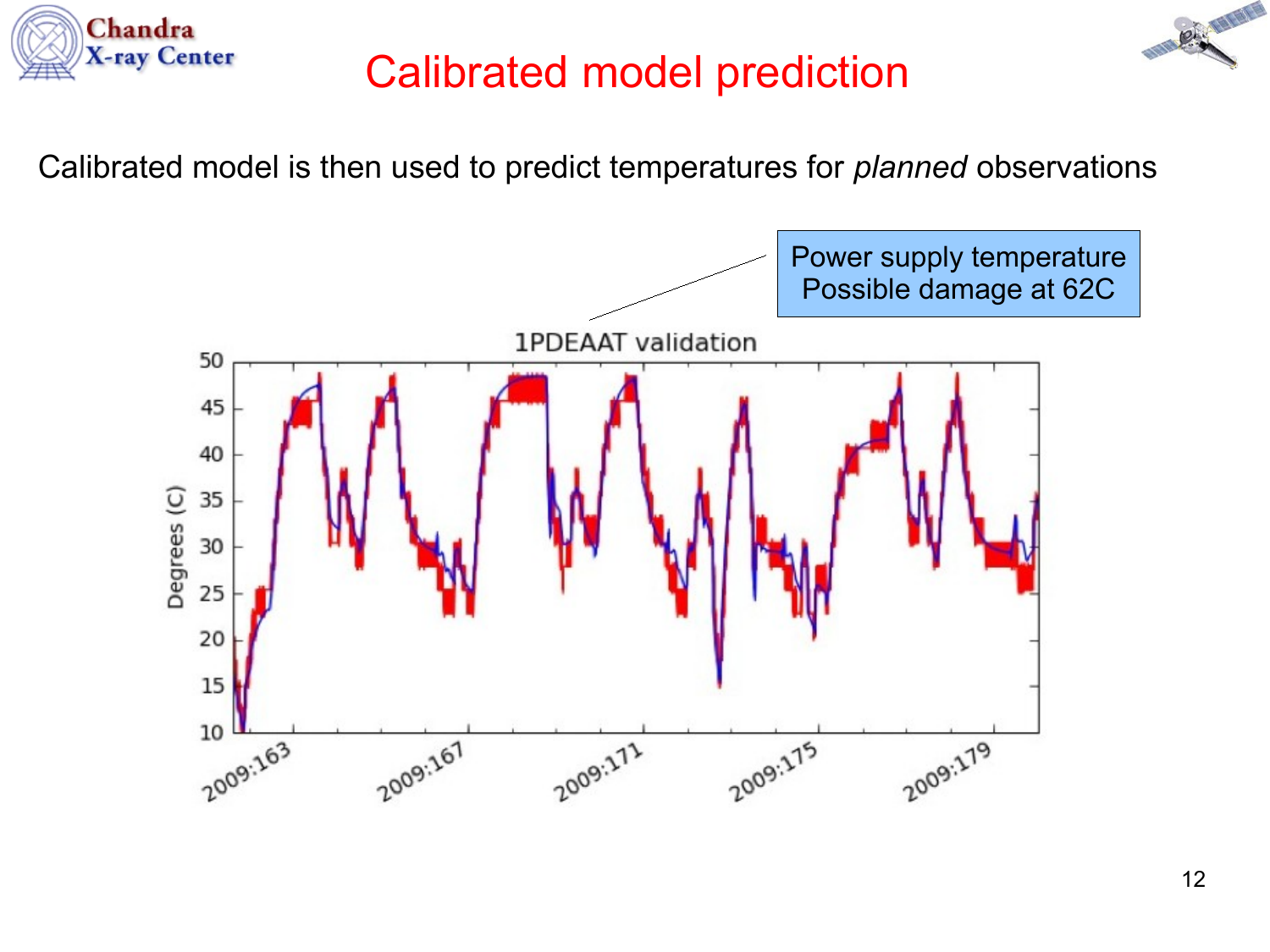

# Parallelization



- Computation is easily parallelized by splitting into independent time segments
- Simple code extension with mpi4py with MPICH2
- Master-worker architecture:
	- Master controls the fit process and initialization
	- Workers read in thermal data, calculate model and  $\chi^2$  fit statistic over time segment

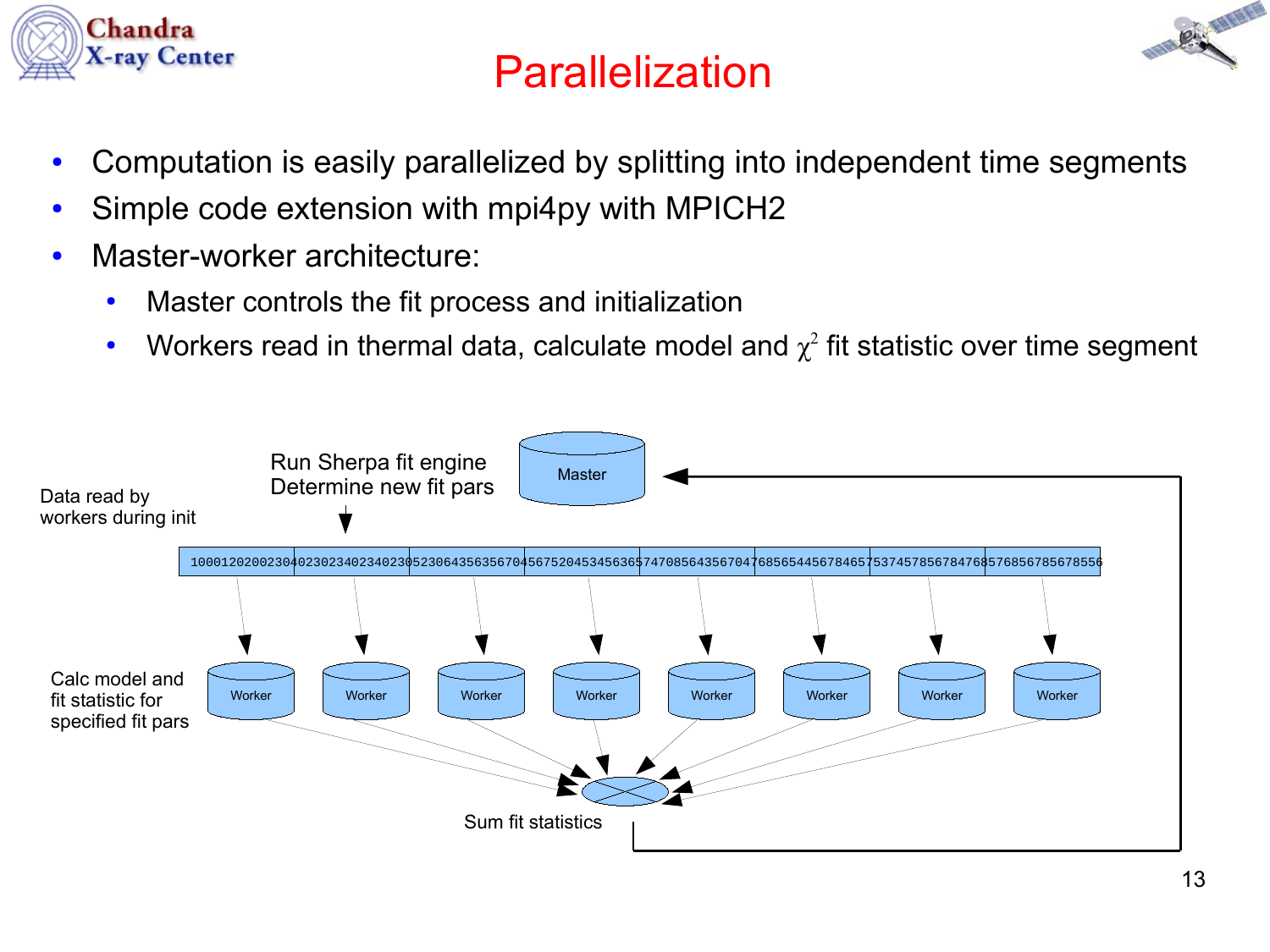

#### Parallelization with MPI



```
 comm = MPI.COMM_SELF.Spawn(sys.executable,
                            args=['fit worker.py'],
                            maxprocs=n_workers)
def init workers(metadata)
     """Init workers using values in metadata dict"""
    msg = \{ 'cmd': 'init', 'metadata': metadata \} comm.bcast(msg, root=MPI.ROOT)
 def calc_model(pars):
     """Calculate the model for given pars"""
     comm.bcast(msg={'cmd': 'calc_model', 'pars': pars}, 
                root=MPI.ROOT)
 def calc_stat()
     """Calculate chi^2 diff between model and data"""
    msg = { 'cmd': 'calc_static': } comm.bcast(msg, root=MPI.ROOT)
    fit\_stat = numpy.array(0.0, 'd') comm.Reduce(None, [fit_stat, MPI.DOUBLE], 
                 op=MPI.SUM, root=MPI.ROOT)
     return fit_stat
```
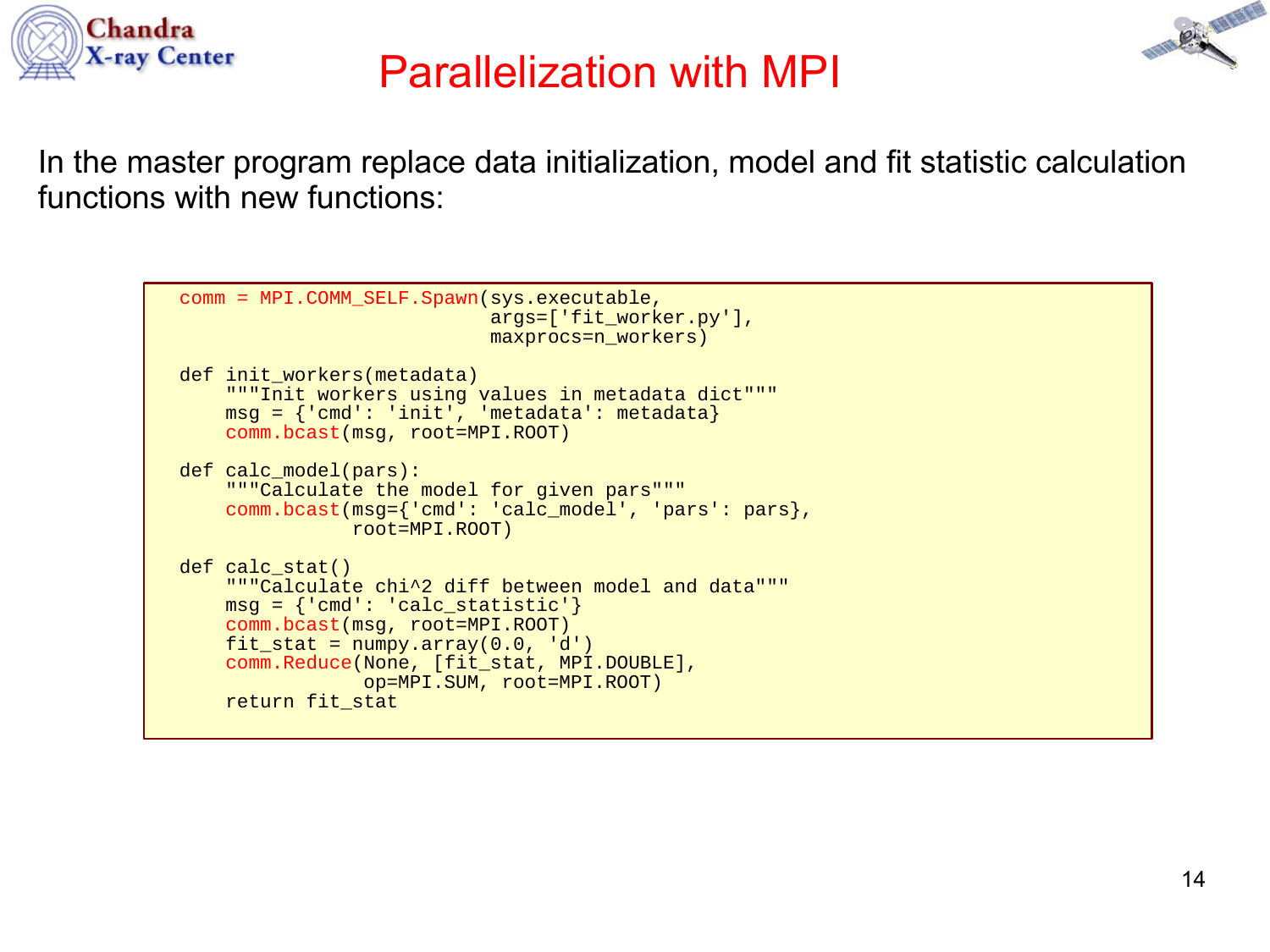

#### Parallelization with MPI



The main logic of the master fit program is nearly unchanged except for the addition of code to dynamically spawn workers:

```
 init_workers({"start": date_start, "stop": date_stop})
 # Sherpa commands to register and configure a function 
 # as a user model
 load_user_model(calc_model, 'mpimod')
 add_user_pars('mpimod', parnames)
 set_model(mpimod)
 # Configure the fit statistic
 load_user_stat('mpistat', calc_stat)
 set_stat(mpistat)
 # Do the fit
 fit()
```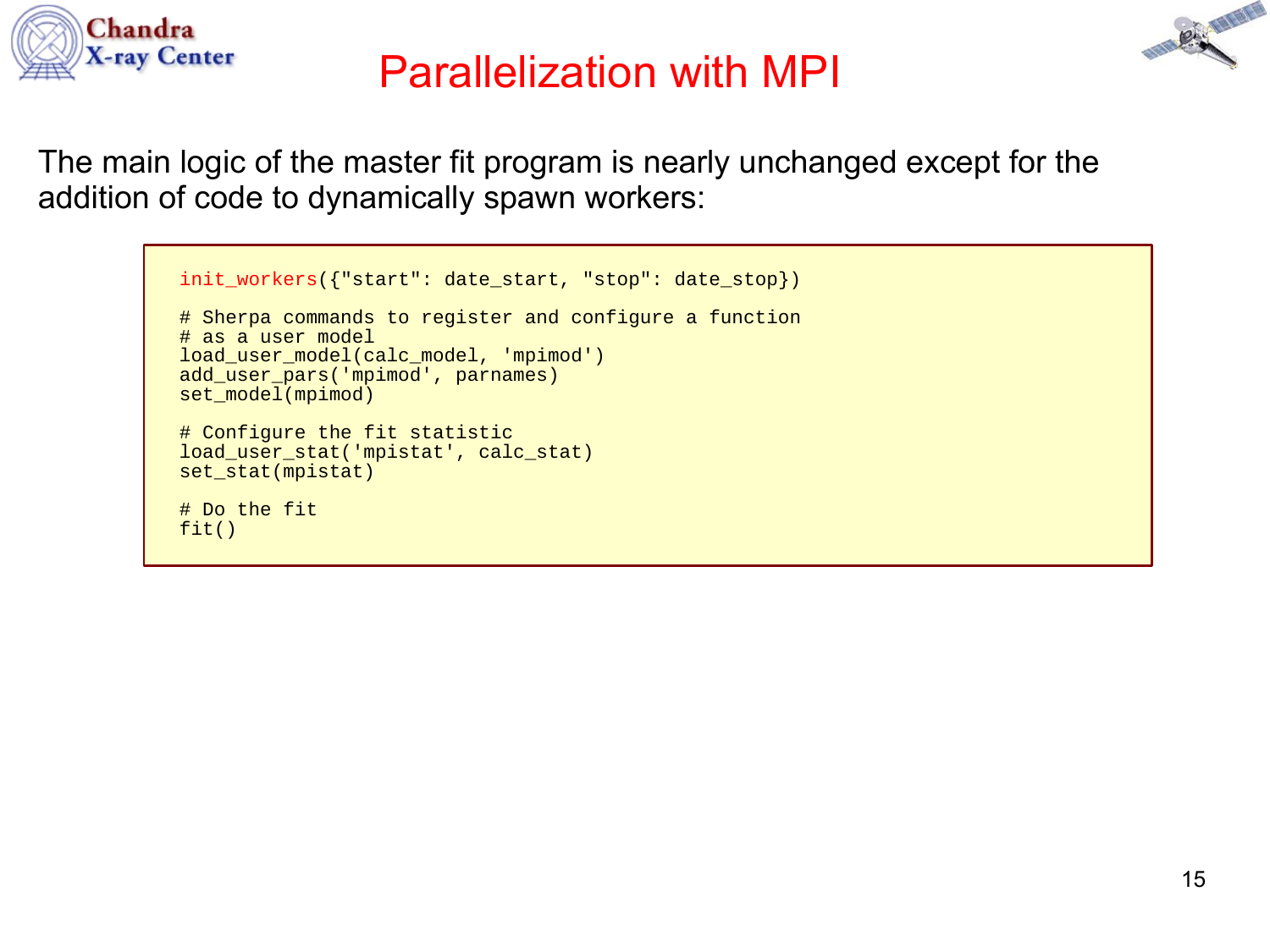

#### Parallelization with MPI

The fit worker code just waits around to get instructions:

```
 comm = MPI.Comm.Get_parent()
size = comm.Get size()rank = comm.Get\_rank() while True:
     msg = comm.bcast(None, root=0)
     if msg['cmd'] == 'stop':
         break
     elif msg['cmd'] == 'init':
        x, y = get_data(msg['metadata'], rank, size)
    elif msq['cmd'] == 'calc model':
         model = calc_model(msg['pars'], x, y)
    elif msg['cmd'] == 'calc_statistic':
        fit_stat = numpy.sum((y - model)**2) comm.Reduce([fit_stat, MPI.DOUBLE], None,
                     op=MPI.SUM, root=0)
 comm.Disconnect()
```
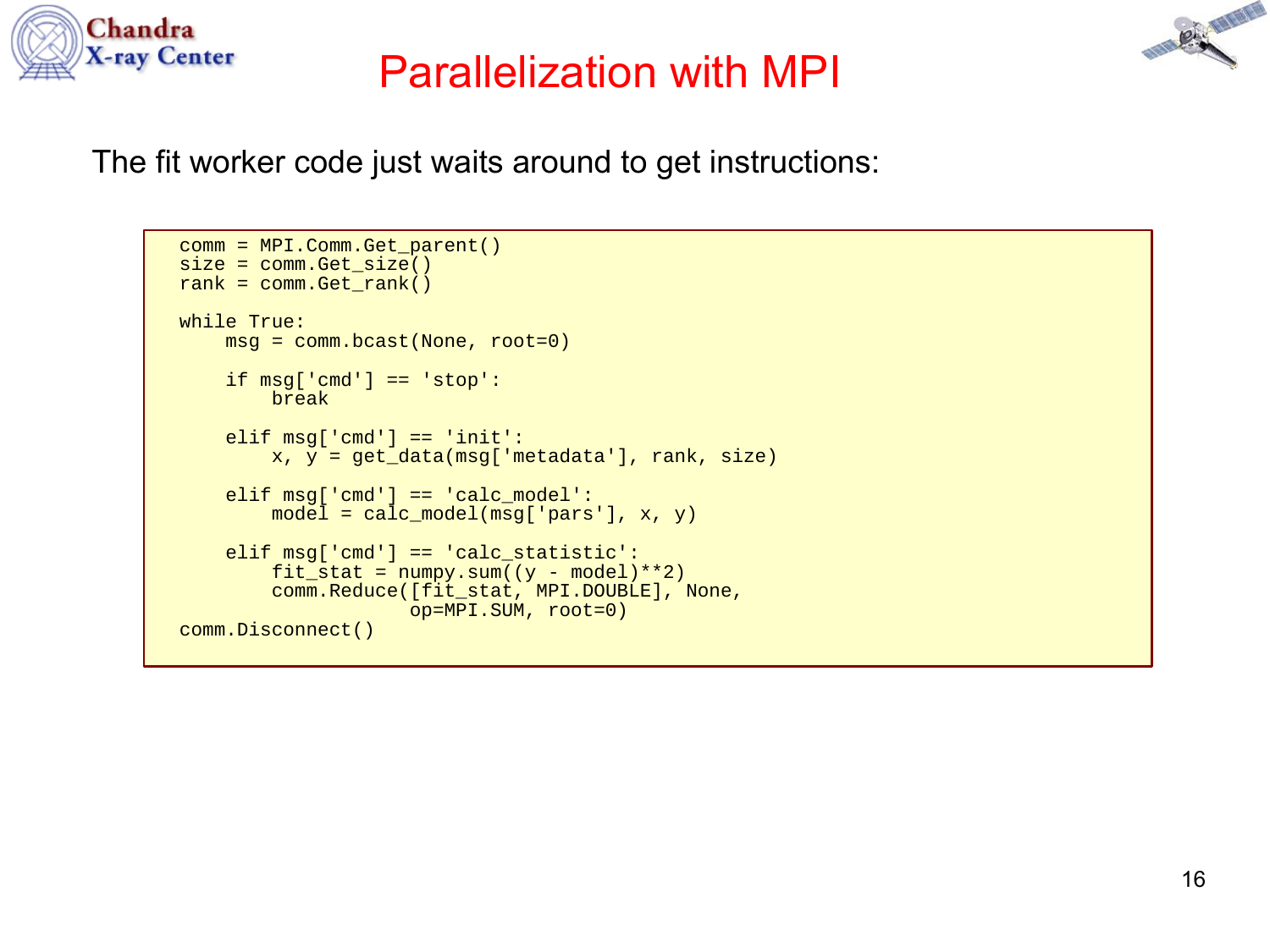

### Parallelization speedup

CANTIN

- The speedup obtained is useful
- Parallel fraction  $= 0.94$
- Ultimate speedup  $= 16$

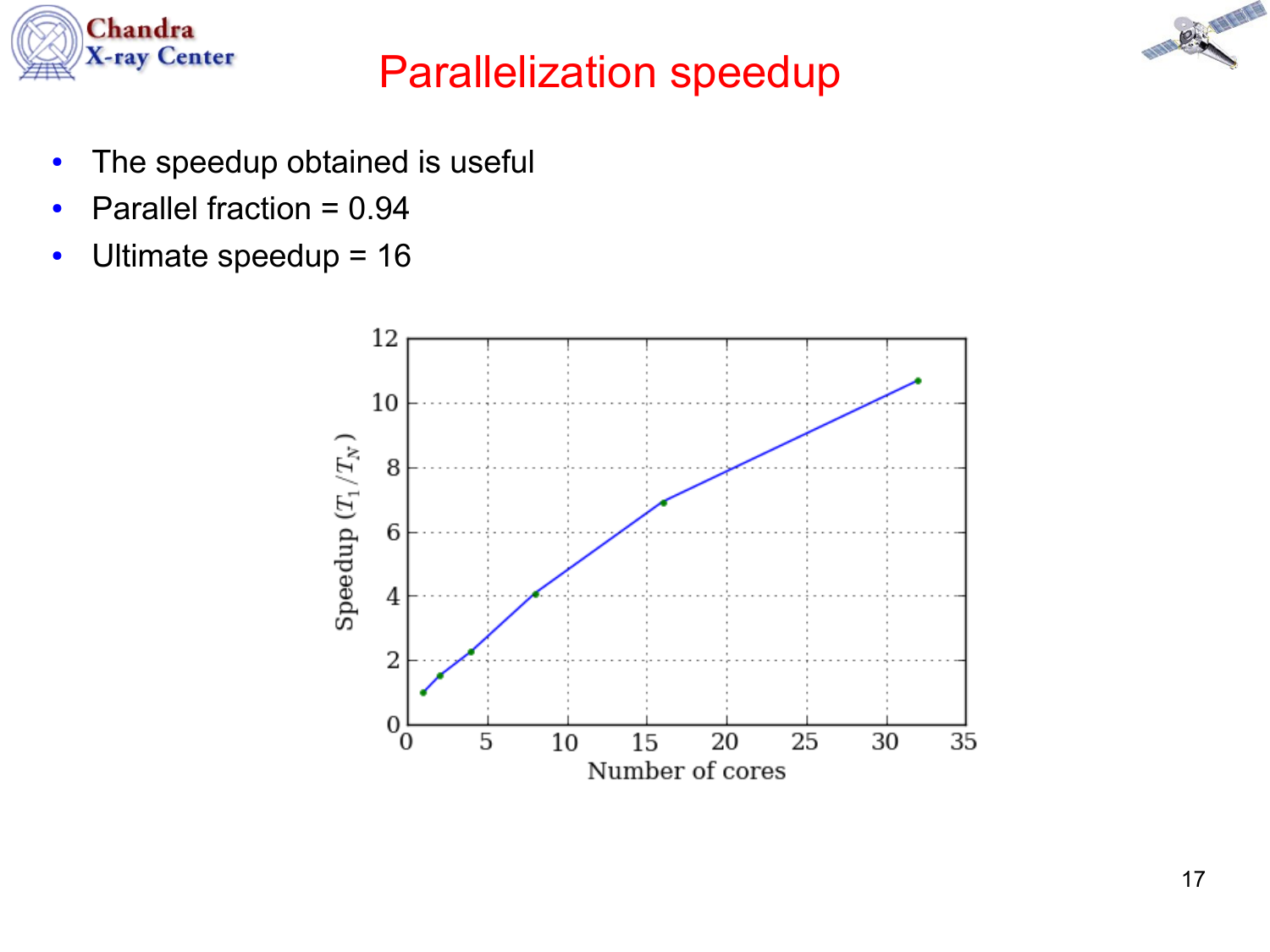

# Putting it all together



Two certified (NASA Level-4 review board) thermal models are being used in Chandra operations:

- Power Supply and Motor Controller for the Advanced Chandra Imaging Spectrometer (ACIS PSMC)
- "Minus-Z" model of 5 nodes on the Sun-pointed (-Z) side of the spacecraft

Formal command load review process verifies no thermal limit violations in the schedule of planned observations for the next week.

*Developing higher-fidelity thermal models for Chandra was a difficult thing that was made possible by the Python ecosystem.*